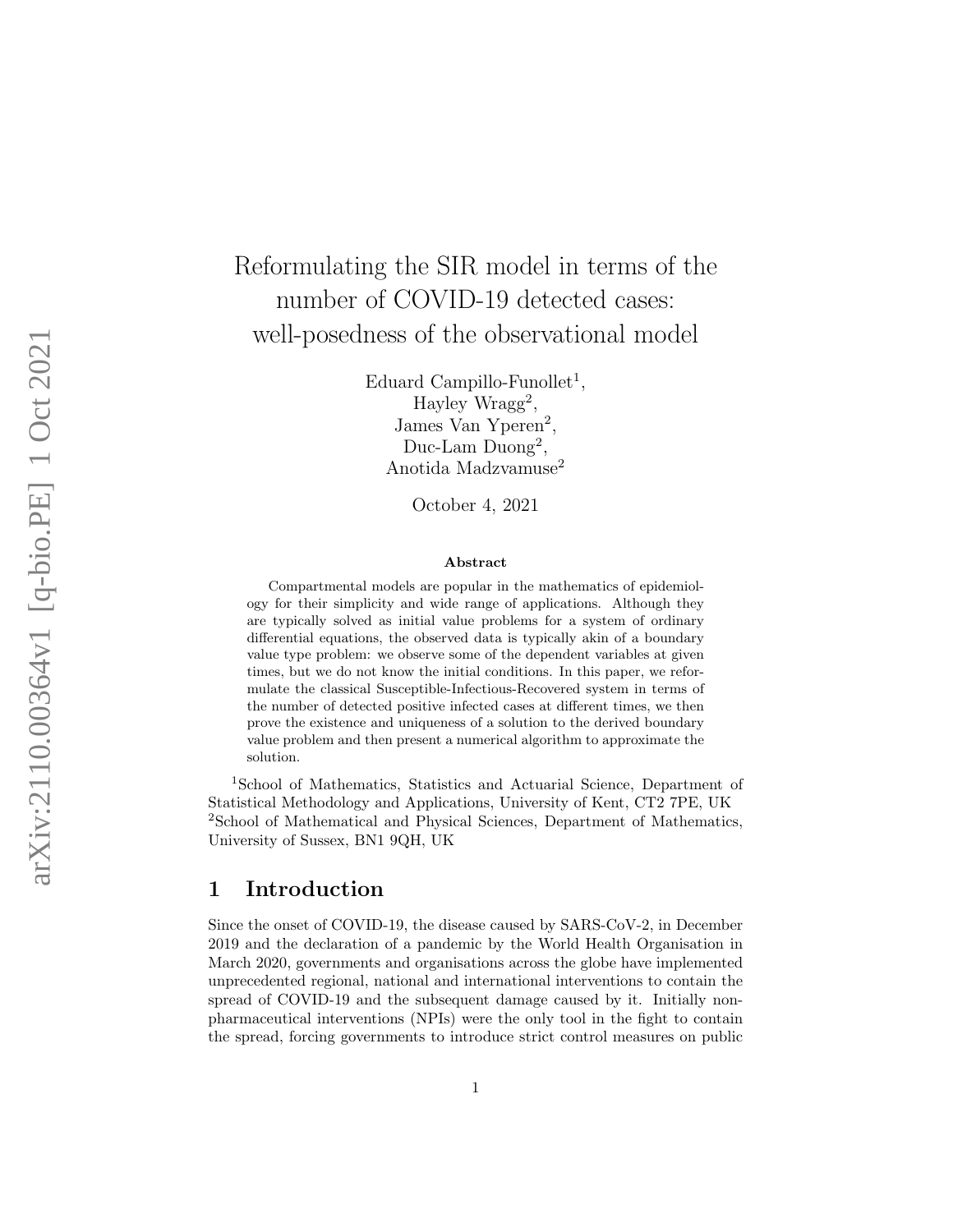mixing, the use of personal protective equipment, improvement of personal hygiene and the use of contact tracing to reduce the possibility of transmission throughout their countries, protecting those most vulnerable as well as maintaining control of the healthcare demand and capacity. The social-economical effects these necessary decisions are still unknown and it is speculated that these effects will still be felt for many more years to come [\[1,](#page-13-0) [2,](#page-13-1) [3,](#page-13-2) [4\]](#page-13-3). The global picture is starting to look less bleak with the introduction of effective vaccines and vaccination policies allowing the relaxation of such strict NPIs, however with the spawn of new variants of COVID-19, such as the alpha variant (lineage B.1.1.7) and more recently the delta variant (lineage B.1.617.2), there is still plenty of work to do [\[5,](#page-13-4) [6,](#page-13-5) [7,](#page-14-0) [8\]](#page-14-1). Indeed, now that "normality" is returning, country borders are opening and tourism is on the increase, we in the UK are starting to see an increase in daily positive cases, hospitalisations and deaths.

At the beginning of the pandemic, mathematical modelling of infectious diseases was thrust into the limelight for governments across the globe to gain imperative forecasting pictures of the impending spread of COVID-19, and NPIs were interpreted by adjusting parameters to allow for quick decision-making on the appropriate NPI measures to be implemented. At the forefront of these epidemiological models that have played a pivotal role throughout the pandemic is the Imperial College Model [\[9\]](#page-14-2) which set the precedent on the forecasting capabilities of standard Susceptible-Infected-Removed (SIR) models for COVID-19. At its inception, lots of assumptions had to be made about various epidemiological characteristics, such as incubation time and latency, of COVID-19 either using datasets from China or using past information on similar infectious diseases such as Influenza or SARS. The bonus of using a mathematical model in this setting is that, upon gaining new information and data, it is fairly standard to update the model to include this new information. Since then, lots of other models answering questions about COVID-19 have been created pushing the frontier of the field, such as [\[10,](#page-14-3) [11,](#page-14-4) [12,](#page-14-5) [13,](#page-14-6) [14\]](#page-14-7). However models of grandeur like the Imperial College Model are difficult to validate due to the number of assumptions, the nature of the assumptions, and the lack of data available to cross-reference against the model outputs [\[15,](#page-14-8) [16,](#page-14-9) [17,](#page-14-10) [18,](#page-14-11) [19\]](#page-15-0). This opens up two questions: the question of modelling approaches and the question of data availability and parameter identification. One can argue that having a very detailed model allows for flexibility of forecasting a large range of potential scenarios, however if the results can not be validated then how can the results be relevant. On the other hand, using a simpler model may allow for validation against data but has little forecasting power. Taking a data-driven approach to the derivation of a model, using a principle like Occam's razor, is becoming popular amongst the community, but requires good quality data [\[12,](#page-14-5) [15,](#page-14-8) [16,](#page-14-9) [18,](#page-14-11) [19,](#page-15-0) [20,](#page-15-1) [21\]](#page-15-2). The global movement for setting up dashboards and repositories where COVID-19 data is publicly accessible has dramatically improved the ability to progress mathematical modelling, such as in [\[22,](#page-15-3) [23\]](#page-15-4). The data in these types of repositories is typically comprised of positive cases, vaccination status, hospitalisations and deaths, ranging from nationally to locally. The granularity of this data has improved over the course of the pandemic, al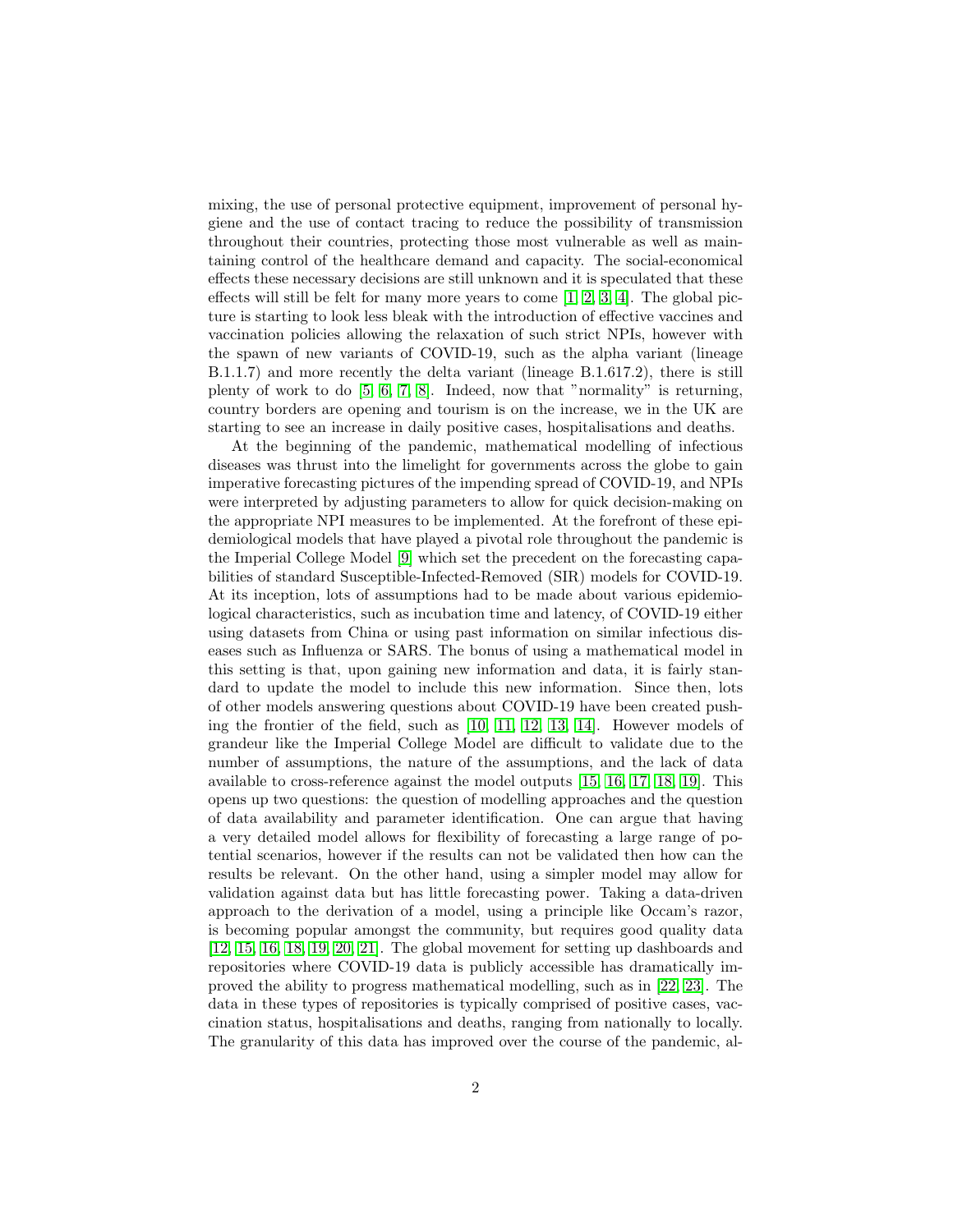lowing for the appearance of age-structured models and models that are able to differentiate between the medically vulnerable and otherwise. In particular, in this publication we focus on the positive cases and testing throughout the globe. The testing strategy and reporting has vastly increased in precision throughout the pandemic to allow for reporting on the approximate number of individuals infectious in the community on any one day - this number is often the basis of the dynamics of mathematical models of infectious diseases, especially when it comes to population dynamics models like the SIR model. Understanding and predicting levels of infections in the community is the crux of mathematical modelling in epidemiology and also, arguably, the hardest to quantify. For example, a major difficulty with COVID-19 is that a large majority of infected individuals are asymptomatic whilst those who seek testing are typically symptomatic. Similarly, the initial display of symptoms is not necessarily at the same time an individual becomes infectious. Testing for both of these cases is tricky without constant mass testing, so there is already a level of uncertainty before any parameter estimation can be done. This often leads to using a parameter which describes under-reporting. With SIR type models, this has an effect on the fitted transmission rates which are often the main parameter to be manipulated when NPIs are modelled.

Not only is lack of data problematic when deriving and using SIR type mathematical models, the context and interpretation of the data and the parameter fitting process often comes with difficulties. In particular, there is often not a one-to-one correspondence between data and direct parameter or compartment in a model, especially when considering daily snapshots of an epidemic for example. This is the main motivation behind the so-called "observational model", a representation of an SIR type model described only in terms of the model parameters and compartments that are captured by the mathematical interpretation of the data [\[15\]](#page-14-8). This observational model gives us an intuitive understanding of what parameters can be identified and how the data affects different compartments in the model. A standard procedure is to treat the mathematical model as an initial value problem and to either fit or seed when the initial infection might have been [\[8,](#page-14-1) [9,](#page-14-2) [11,](#page-14-4) [15,](#page-14-8) [24,](#page-15-5) [25\]](#page-15-6). What we argue in this paper is that, using the data available, one can in fact treat the problem as a boundary value problem and that the formulation of the observational model as a boundary value problem is well-posed. What is still to be explored is how one can use the boundary value problem to conduct parameter estimation and to deal with noise within the data, but we leave this for a future publication.

The structure of the paper is as follows: in Section [2](#page-3-0) we derive the observational model and pose the boundary value problem, in Section [3](#page-6-0) we prove existence of a solution to the boundary value problem, in Section [4](#page-9-0) we prove uniqueness of the solution to the boundary value problem and in Section [5](#page-10-0) we outline an approach to numerically approximate the solution to the boundary value problem.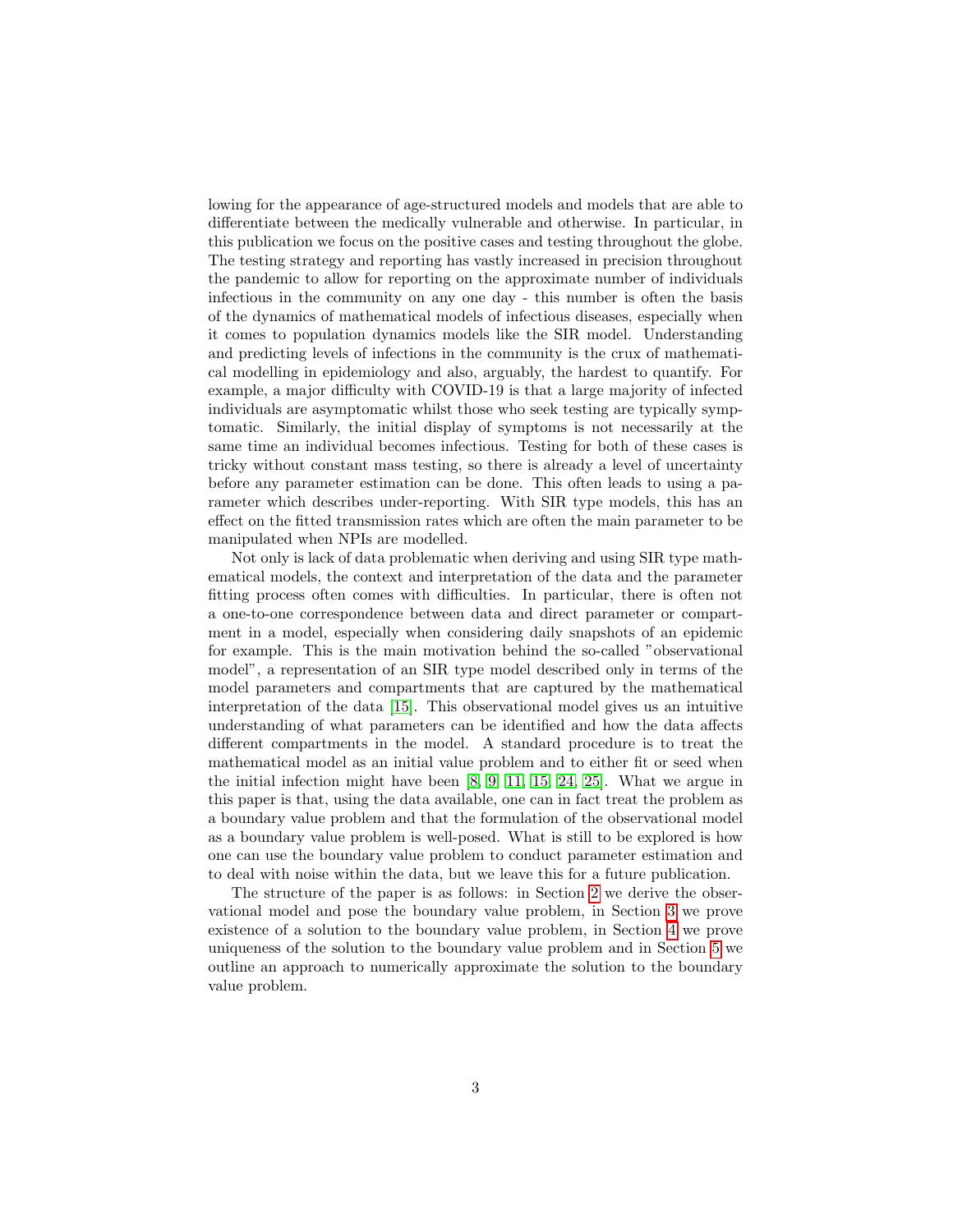### <span id="page-3-0"></span>2 Derivation of the Observational Model

We begin by introducing the standard SIR equations for compartmental models, often accredited to the seminal work of Kermack and McKendrick in 1927 [\[26\]](#page-15-7); see Figure [1](#page-3-1) for a schematic representation. The mathematical model takes the following form of a simple temporal epidemiological dynamic system of ordinary differential equations, supported by non-negative initial conditions

$$
\dot{S} = -\beta \frac{I}{N} S, \qquad S(0) = S_0, \qquad (1)
$$

<span id="page-3-4"></span><span id="page-3-3"></span><span id="page-3-2"></span>
$$
\dot{I} = \beta \frac{I}{N} S - \gamma I, \qquad I(0) = I_0,
$$
\n(2)

$$
\dot{R} = \gamma I, \qquad R(0) = R_0. \tag{3}
$$

Here, the dot above the notation denotes the time derivative. In this setting, let N denote the total population being considered. Then,  $S(t)$  denotes the proportion of the total population  $N$  who are susceptible to the infectious disease being studied. Susceptible individuals become infectious with the disease to form the  $I(t)$  subpopulation at a rate  $\lambda(t)$  which represents the current infection rate. The rate  $\lambda(t)$  is the product between  $\beta$ , the average transmission rate, and the probability of meeting an infectious person  $I(t)N^{-1}$ . Individuals in the  $I(t)$ subpopulation then are removed at a rate  $\gamma$  to form the removed subpopulation  $R(t)$ . The description of the removed compartment depends on the nature of the infectious disease and the interpretation of the data available to be used. Typically the term removed is interchanged with the term recovered. As is standard for epidemiological models of this nature,  $\beta^{-1}$  denotes the average time between transmissions and  $\gamma^{-1}$  denotes the average length of time before removal. The initial conditions are often chosen so that  $S_0 + I_0 + R_0 = N$ , i.e. everyone in the population is accounted for and is in one of the compartments. This gives rise to one of many properties of the SIR equations, namely the conservation of population  $S(t) + I(t) + R(t) = N$  for any  $t \in [0, \infty)$ , which can be shown by adding equations  $(1)$ – $(3)$  and integrating in time.

<span id="page-3-1"></span>

Figure 1: Schematic representation of the SIR compartmental model.

Given that the SIR equations describe the dynamics of infectious diseases, one may ask the question: how can we know from the parameters that there is going to be an epidemic? This question is most often answered by looking at when the infectious subpopulation is increasing, which leads mathematicians to define the basic reproduction number, often denoted by  $\mathcal{R}_0$ , and the effective reproduction number, often denoted by  $\mathcal{R}_t$  and referred to as the "R" number,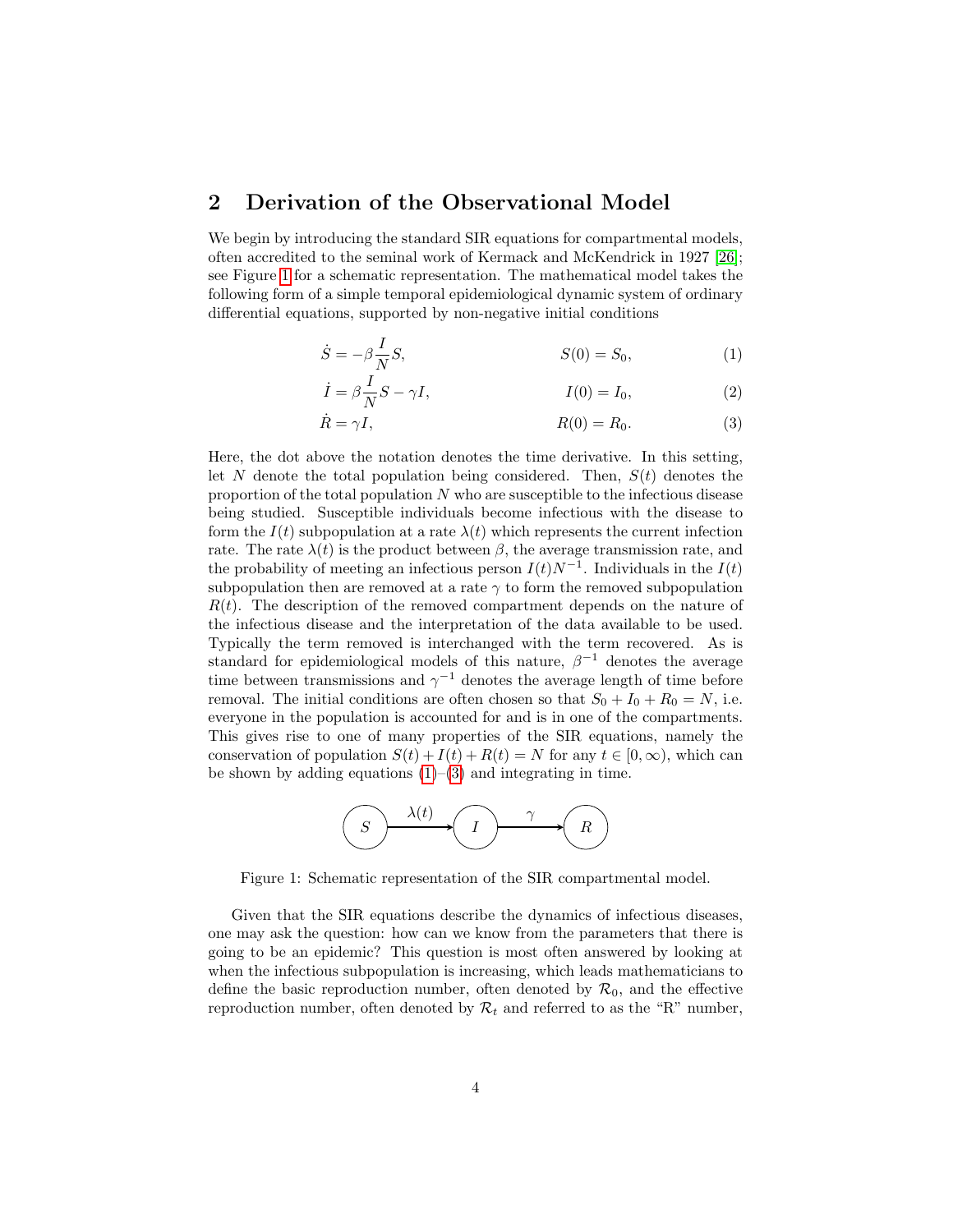which, in the case of  $(1)-(3)$  $(1)-(3)$  $(1)-(3)$ , take the form

$$
\mathcal{R}_0:=\frac{\beta}{\gamma}\quad\text{ and }\quad\mathcal{R}_t:=\mathcal{R}_0\frac{S(t)}{N}
$$

respectively. The parameter  $\mathcal{R}_0$  is a bifurcation parameter such that if  $\mathcal{R}_0 < 1$ then there is no increase in the number of infectious individuals, and if  $\mathcal{R}_0 > 1$  we experience an epidemic. The parameter  $\mathcal{R}_0$  also enables modellers to understand the initial rate of exponential increase in the number of infectious individuals since, by considering small t, we can informally set  $S(t) \approx N$  and find that

$$
\dot{I} \approx (\beta - \gamma)I \iff I(t) \approx I_0 e^{\gamma (\mathcal{R}_0 - 1)t}.
$$

Before deriving the observational model, we need to discuss and interpret the data in terms of the model parameters and compartments. Typically data for infectious diseases comes as a daily snapshot of the pathway of how individuals experience the infectious disease, such as deaths or hospitalisations. In this study we are looking to use the detected cases of an infectious disease. In order to describe this in terms of the model parameters and compartments, we formally describe the removed compartment  $R$  as those who are self-isolating and thus are not mixing in the general population. Hence, for each observation of the number of detected cases  $X_m$ ,  $m = 0, \ldots, M$ , we see that

<span id="page-4-1"></span>
$$
X_m := r\gamma \int_{t_m}^{t_{m+1}} I(s) \, \mathrm{d}s,\tag{4}
$$

where  $[t_m, t_{m+1}]$  represents the time-interval of the measurement of the data and  $r$  denotes the proportion of under-reporting. The parameter  $r$  represents a few different instances of individual behaviour, for example it could be those who do not self-isolate after a positive test, or those who do not report the result after taking a test. We note that since the data describes the change of positive cases over a certain time period, it is not clear what the initial conditions for  $(1)$ – $(3)$  should be in order for us to utilise this data. With interpretation in mind, we formally state that, for any  $m = 1, \ldots, M$ ,

$$
0 < X_m < N,
$$

that is to say that we always observe at least one positive case per time interval and that it is not possible to observe more than the whole population to test positive at the same time.

As described in [\[15\]](#page-14-8), since the data is described by the infectious compartment  $I$ , we need to re-write the equations [\(1\)](#page-3-2) and [\(2\)](#page-3-4) purely in terms of  $I$ . We note that due to the conservation of population property, we in fact do not need to consider [\(3\)](#page-3-3) as  $R(t) = N - (S(t) + I(t))$ . In order to derive the observational model, we note three properties of equations  $(1)$  and  $(2)$ , namely we have

<span id="page-4-0"></span>
$$
\dot{S} + \dot{I} = -\gamma I,\tag{5}
$$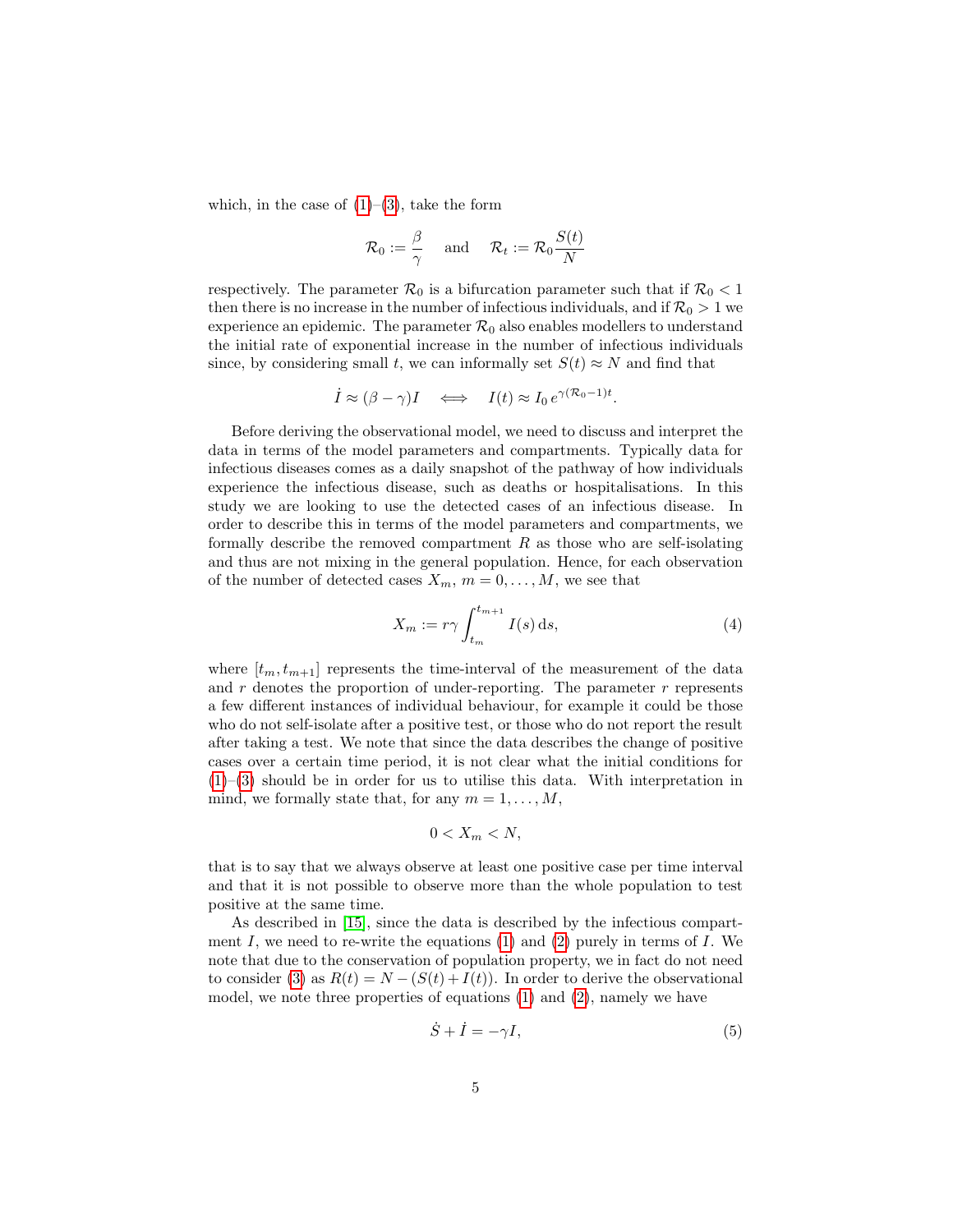which, by differentiating, immediately gives us

<span id="page-5-1"></span><span id="page-5-0"></span>
$$
\ddot{S} + \ddot{I} = -\gamma \dot{I}.
$$
\n(6)

Moreover, by differentiating [\(1\)](#page-3-2), we see that

<span id="page-5-2"></span>
$$
\ddot{S} = \dot{S} \left( \frac{\dot{I}}{I} - \beta \frac{I}{N} \right) \tag{7}
$$

and hence, inserting  $(5)$  and  $(6)$  into  $(7)$ , we see that the observational model takes the form

$$
\ddot{I} = \dot{I} \left( \frac{\dot{I}}{I} - \beta \frac{I}{N} \right) - \beta \gamma \frac{I^2}{N}.
$$
\n(8)

One notes that [\(8\)](#page-5-2) is well-defined for  $t \geq 0$  since, by considering [\(2\)](#page-3-4),  $\dot{I}I^{-1}$  is bounded. For the purposes of this paper, we continue to transform [\(8\)](#page-5-2) to facilitate the analysis. By denoting  $\beta_e := r^{-1} \beta N^{-1}$  and setting  $z(t) = \ln(r \gamma I(t)),$ [\(8\)](#page-5-2) is equivalent to

<span id="page-5-3"></span>
$$
\ddot{z} = -\beta_e e^z \left(\frac{\dot{z}}{\gamma} + 1\right),\tag{9}
$$

whilst the data [\(4\)](#page-4-1) is equivalent to

<span id="page-5-4"></span>
$$
X_m = \int_{t_m}^{t_{m+1}} e^{z(s)} \, \mathrm{d}s. \tag{10}
$$

The observational model [\(9-](#page-5-3)[10\)](#page-5-4) describes a second-order nonlinear boundary value problem with novel non-local boundary conditions.

**Remark.** One can go further to simplify [\(9\)](#page-5-3) by taking  $w(\xi) = z(t) + \ln(\beta_e \gamma^{-2})$ , where  $\xi = \gamma t$ , to get

$$
w'' = -e^w \left(w' + 1\right)
$$

where the prime denotes the derivative with respect to  $\xi$ , which leads to [\(10\)](#page-5-4) satisfying

$$
X_m = \frac{\gamma}{\beta_e} \int_{\gamma t_m}^{\gamma t_{m+1}} e^{w(\eta)} d\eta.
$$

In this publication we look to prove the following two theorems.

<span id="page-5-5"></span>**Theorem 1** (Existence). Given  $X_0, X_1 > 0$ , corresponding to [\(10\)](#page-5-4), and given parameters  $\beta_e, \gamma > 0$ , there exists a solution  $z \in C^2(t_0, t_2)$  to [\(9\)](#page-5-3) subject to [\(10\)](#page-5-4).

<span id="page-5-6"></span>**Theorem 2** (Uniqueness). Given  $X_0, X_1 > 0$  corresponding to [\(10\)](#page-5-4), and given parameters  $\beta_e, \gamma > 0$ , the solution to [\(9-](#page-5-3)[10\)](#page-5-4) is unique in  $C^2(t_0, t_2)$ . Furthermore, the solution is smooth and globally unique.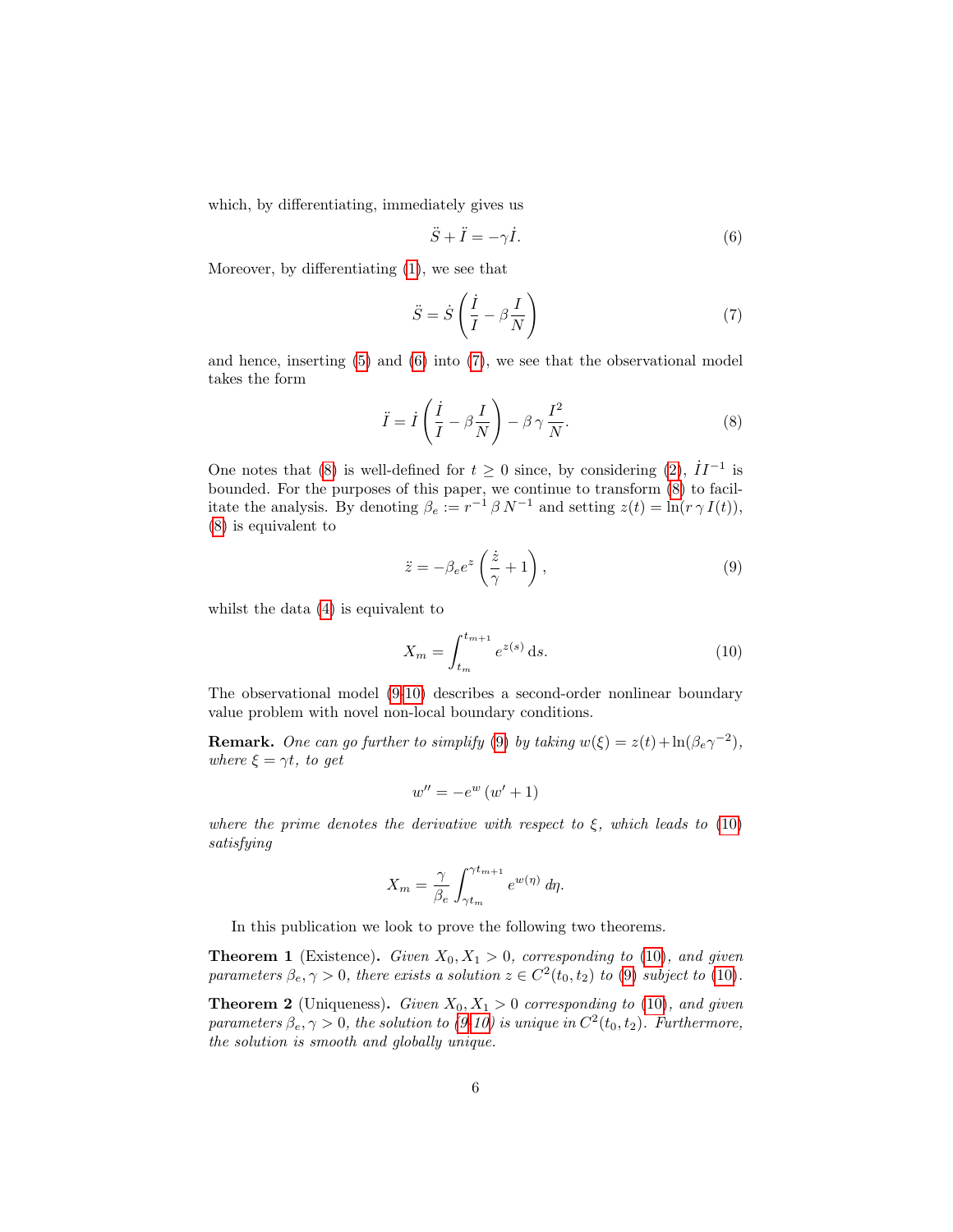#### <span id="page-6-0"></span>3 Existence

The proof of Theorem [1](#page-5-5) is based on the Leray-Schauder fixed point theorem [\[27\]](#page-15-8). We shall show that the solutions to  $(9-10)$  $(9-10)$  satisfy a priori bounds, and we will use them to show compactness of a suitable operator.

<span id="page-6-5"></span>**Lemma 3.** Let  $X_0 > 0$  and  $X_1 > 0$ . Suppose there exists a solution z to [\(9-](#page-5-3)[10\)](#page-5-4) with data  $X_0$  and  $X_1$ . Then, there exists some constant C such that  $|z(t)| \leq C$ , for  $t \in [t_0, t_2]$ . Moreover, C is only in terms of the parameters and the data.

*Proof.* Let  $\overline{\beta_e} := \beta_e \gamma^{-1}$  and let  $\tau \in [t_0, t_2]$ . Integrating [\(9\)](#page-5-3) over  $(t_0, \tau)$  we have

$$
\dot{z}(\tau) - \dot{z}(t_0) = \overline{\beta_e} \left( e^{z(t_0)} - e^{z(\tau)} \right) - \beta_e \int_{t_0}^{\tau} e^{z(s)} ds.
$$

Let  $t \in [t_0, t_2]$  and let  $\delta_0(t) := t - t_0$ . Then, by integrating with respect to  $\tau \in (t_0, t)$ , we have

$$
z(t) - z(t_0) - \delta_0(t) \dot{z}(t_0) = \overline{\beta_e} \left( \delta_0(t) e^{z(t_0)} - \int_{t_0}^t e^{z(\tau)} d\tau \right) - \beta_e \int_{t_0}^t \int_{t_0}^\tau e^{z(s)} ds d\tau.
$$

Since the exponential function is positive everywhere, we see that

$$
0 \le \int_{t_0}^t e^{z(\tau)} d\tau \le \int_{t_0}^{t_2} e^{z(\tau)} d\tau = X_0 + X_1,
$$

and consequently

$$
0 \le \int_{t_0}^t \int_{t_0}^\tau e^{z(s)} \, \mathrm{d} s \, \mathrm{d} \tau \le \delta_0(t) \, (X_0 + X_1).
$$

Hence, we see that there exist bounds

<span id="page-6-4"></span><span id="page-6-2"></span><span id="page-6-1"></span>
$$
z_{0,l}(t) \le z(t) \le z_{0,u}(t),\tag{11}
$$

for  $t \in [t_0, t_2]$ , where

$$
z_{0,l}(t) := z(t_0) + \delta_0(t) \left( \dot{z}(t_0) + \overline{\beta_e} e^{z(t_0)} \right) - \overline{\beta_e} (1 + \gamma \delta_0(t)) (X_0 + X_1), \quad (12)
$$

and

$$
z_{0,u}(t) := z(t_0) + \delta_0(t) \left( \dot{z}(t_0) + \overline{\beta_e} e^{z(t_0)} \right). \tag{13}
$$

These bounds depend on z and  $\dot{z}$  through their values at  $t_0$ . Since we are interested in uniform bounds for any solution z, we need to show that  $z(t_0)$ and  $\dot{z}(t_0)$  are bounded in terms of the data  $X_0$  and  $X_1$ . By exponentiation and integration [\(11\)](#page-6-1) over  $(t_0, t_2)$ , we have

<span id="page-6-3"></span>
$$
\int_{t_0}^{t_2} e^{z_{0,l}(t)} dt \le (X_0 + X_1) \le \int_{t_0}^{t_2} e^{z_{0,u}(t)} dt,
$$
\n(14)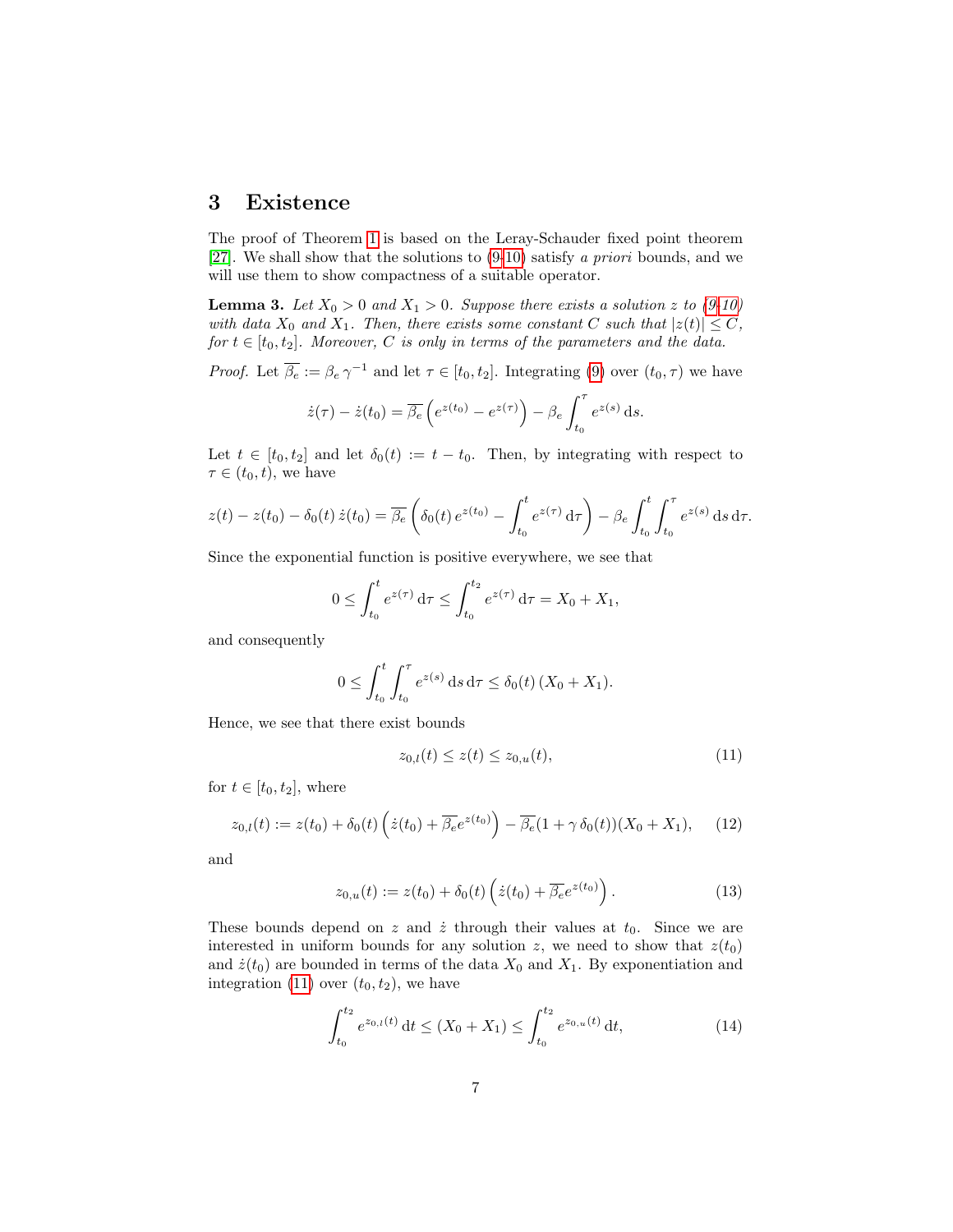and hence, by taking [\(12\)](#page-6-2) into account,

$$
\int_{t_0}^{t_2} e^{z_{0,l}(t)} dt = e^{z(t_0) - \overline{\beta_e}(X_0 + X_1)} \int_{t_0}^{t_2} e^{\delta_0(t) \left( \dot{z}(t_0) + \overline{\beta_e} e^{z(t_0)} - \beta_e(X_0 + X_1) \right)} dt
$$
\n
$$
= \frac{e^{z(t_0) - \overline{\beta_e}(X_0 + X_1)}}{\dot{z}(t_0) + \overline{\beta_e} e^{z(t_0)} - \beta_e(X_0 + X_1)} \left( e^{\delta_0(t_2) \left( \dot{z}(t_0) + \overline{\beta_e} e^{z(t_0)} - \beta_e(X_0 + X_1) \right)} - 1 \right).
$$

To show that  $z(t_0)$  and  $\dot{z}(t_0)$  are bounded, we proceed by contradiction. Let  $\alpha_0 := e^{z(t_0)}$  and  $\sigma_0 := \dot{z}(t_0)$ , and let

$$
f_{0,l}(\alpha_0,\sigma_0):=\frac{\alpha_0 e^{-\overline{\beta_e}(X_0+X_1)}}{\sigma_0+\overline{\beta_e}\alpha_0-\beta_e(X_0+X_1)}\left(e^{\delta_0(t_2)(\sigma_0+\overline{\beta_e}\alpha_0-\beta_e(X_0+X_1))}-1\right).
$$

A standard application of the L'Hôpital's rule yields

$$
\lim_{\alpha_0 \to \infty} f_{0,l}(\alpha_0, \sigma_0) = \infty \quad \text{ and } \quad \lim_{\sigma_0 \to \infty} f_{0,l}(\alpha_0, \sigma_0) = \infty,
$$

where we have fixed  $\sigma_0$  in the first limit and fixed  $\alpha_0$  in the second limit, and similarly

$$
\lim_{\alpha_0,\sigma_0\to\infty}f_{0,l}=\infty.
$$

Since [\(14\)](#page-6-3) implies boundedness of  $f_{0,l}$ , we conclude  $\alpha_0$  and  $\sigma_0$  cannot be arbitrarily large and in consequence,  $z(t_0)$  and  $\dot{z}(t_0)$  are bounded from above. Using a similar argument with the right hand side bound of [\(14\)](#page-6-3) and taking the limits  $\alpha_0 \to 0$  and  $\sigma_0 \to -\infty$ , we can conclude that  $z(t_0)$  and  $\dot{z}(t_0)$  are also bounded from below.

Therefore, the bounds [\(12\)](#page-6-2) and [\(13\)](#page-6-4) are independent of the solution  $z$ , and depend only and the parameters and the data.  $\Box$ 

We can now proceed to show that  $\dot{z}$  is also uniformly bounded in  $[t_0, t_2]$ .

**Lemma 4.** Let  $X_0 > 0$  and  $X_1 > 0$ . Suppose there exists a solution z to [\(9-](#page-5-3)[10\)](#page-5-4) with data  $X_0$  and  $X_1$ . Then, there exists some constant C' such that  $|\dot{z}(t)| \leq C'$ , for  $t \in [t_0, t_2]$ . Moreover, C' is only in terms of the parameters and the data.

Proof. Using the notation introduced in the proof of Lemma [3,](#page-6-5) we integrate [\(9\)](#page-5-3) over  $(t_0, t)$ , where  $t \in [t_0, t_2]$ , to obtain

<span id="page-7-0"></span>
$$
\dot{z}(t) = \dot{z}(t_0) - \overline{\beta_e}\left(e^{z(t)} - e^{z(t_0)}\right) - \beta_e \int_{t_0}^t e^{z(s)} \,ds. \tag{15}
$$

We can now use the uniform bounds on  $z$ , from Lemma [3,](#page-6-5) together with the bounds on  $z(t_0)$  and  $\dot{z}(t_0)$  that we obtained in the proof of Lemma [3,](#page-6-5) to bound the right hand side of [\(15\)](#page-7-0).  $\Box$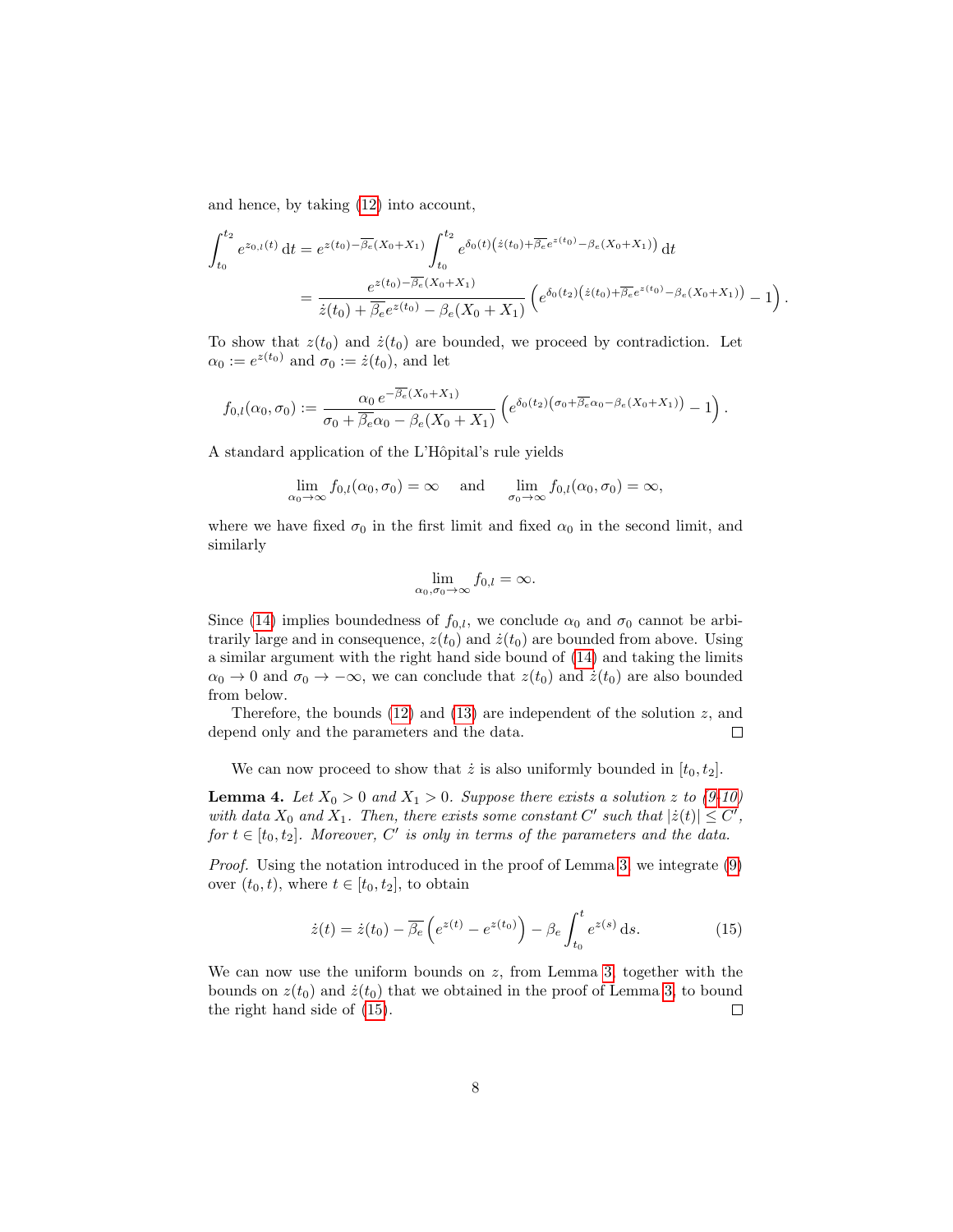We can proceed using equation [\(9-](#page-5-3)[10\)](#page-5-4) and the bounds on z and  $\dot{z}$  to obtain uniform bounds on the second derivative, which in turns allows us to obtain uniform bounds for the third derivative by using them in [\(9\)](#page-5-3). Indeed, we can bootstrap this argument to obtain uniform bounds up to the  $n$ -th derivative, for finite n. We summarise this in the following corollary.

**Corollary 5.** Let  $n = 0, 1, ..., \overline{N}$ , with  $\overline{N} < \infty$ , and let  $X_0 > 0$  and  $X_1 > 0$ . Suppose there exists a solution z to  $(9-10)$  $(9-10)$  with data  $X_0$  and  $X_1$ . Then, there exists some constant  $C^{(n)}$ , depending only on n, the data and the parameters, such that  $|z^{(n)}(t)| < C^{(n)}$  for all  $t \in [t_0, t_2]$ .

We can now use the uniform bounds on the solutions to study a suitable operator that will allow us to define the solutions of [\(9-](#page-5-3)[10\)](#page-5-4) as a fixed point. Let

$$
\mathcal{F}[z](t) := a_z + b_z t - \int_{t_0}^t \int_{t_0}^\tau \beta_e e^{z(s)} \left(\frac{\dot{z}(s)}{\gamma} + 1\right) ds d\tau, \tag{16}
$$

where  $a_z, b_z$  depend on z and are uniquely determined under the constraints

<span id="page-8-0"></span>
$$
\int_{t_0}^{t_1} e^{\mathcal{F}[z](t)} dt = X_0, \quad \int_{t_1}^{t_2} e^{\mathcal{F}[z](t)} dt = X_1.
$$
 (17)

We note importantly that a fixed point of  $\mathcal F$  is a solution to [\(9](#page-5-3)[-10\)](#page-5-4). Therefore, our goal is to apply the Leray-Schauder fixed point theorem to  $\mathcal F$  to show the existence of a solution in  $C^2(t_0, t_2)$ . We will first show that F is a compact operator.

**Lemma 6.** Let  $\mathcal F$  be defined as in [\(16\)](#page-8-0). Then  $\mathcal F$  is a compact operator in  $C^2(t_0, t_2)$ .

*Proof.* Let  $(z_n)_{n \in \mathbb{N}_0}$  be a sequence of functions bounded in  $C^2(t_0, t_2)$ . We see that since

$$
(\mathcal{F}[z_n])^{(3)} = -\beta_e \,\dot{z}_n \, e^{z_n} \left(\frac{\dot{z}_n}{\gamma} + 1\right) - \beta_e e^{z_n} \frac{\ddot{z}_n}{\gamma},
$$

we have  $(\mathcal{F}[z_n])^{(3)}$  is also uniformly bounded, since  $(z_n)_n$  is uniformly bounded in  $C^2(t_0, t_2)$ . Therefore, the Arzela-Ascoli theorem implies that F is a compact operator in  $C^2(t_0, t_2)$ . We note that to apply the Arzela-Ascoli theorem in  $C^2(t_0, t_2)$  suffices to show uniform boundedness of the third derivative, since then we also have equicontinuity of the second derivative; this is analogous to using uniform boundedness of the first derivative to show equicontinuity of the sequence of functions.  $\Box$ 

With this set up, in particular that F is compact in  $C^2(t_0, t_2)$ , we can now finish the proof of Theorem [1.](#page-5-5)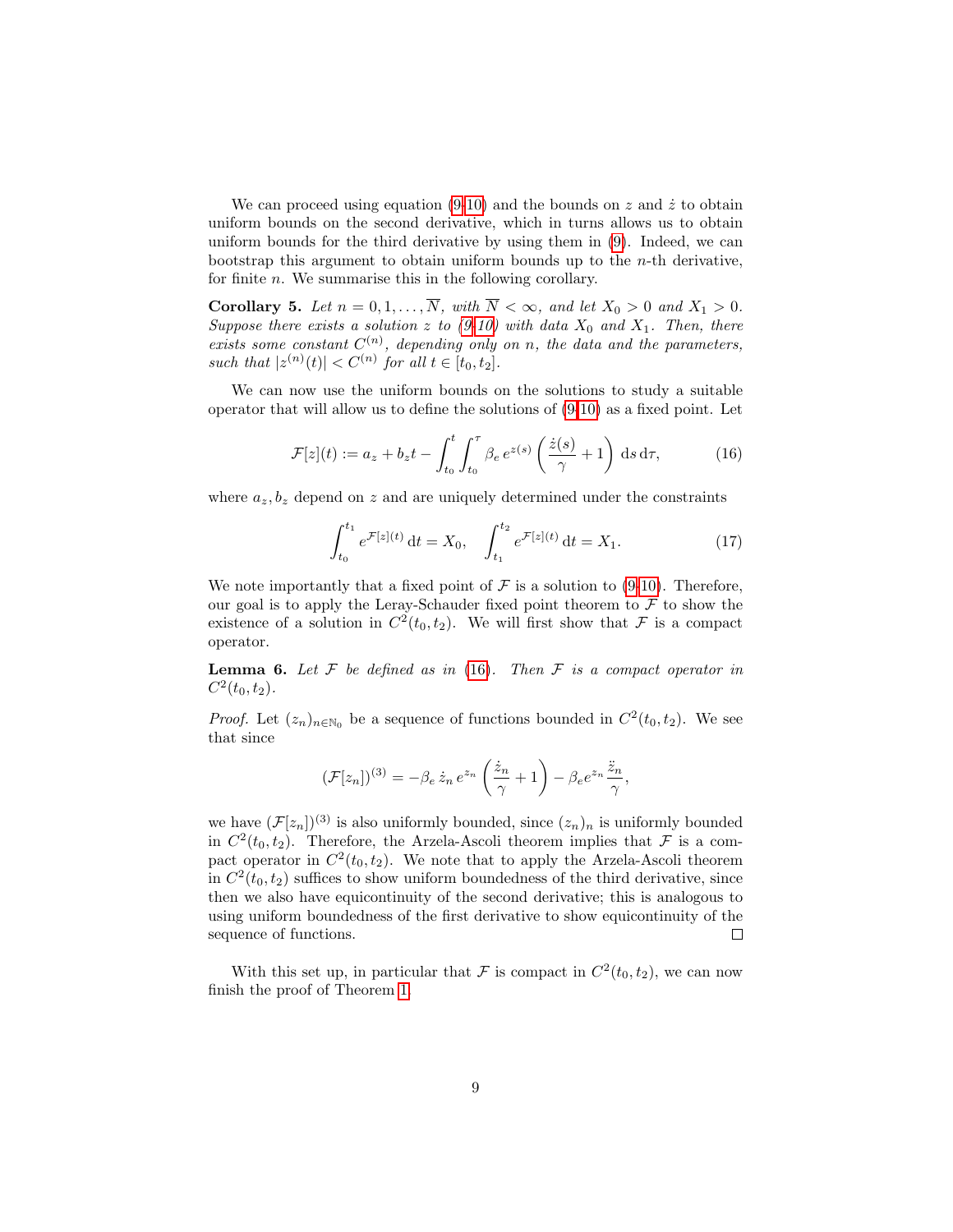Proof of Theorem [1](#page-5-5). In order to apply the Leray-Schauder fixed point theory, we now need to show that the set

<span id="page-9-1"></span>
$$
\{z \in C^2(t_0, t_2) : z = \kappa \mathcal{F}[z]\}\tag{18}
$$

is bounded for all  $\kappa \in [0,1]$ . It is easy to see, by linearity of the derivative and the integral, that a fixed point of  $\kappa \mathcal{F}$  corresponds to a fixed point of  $\mathcal F$  with a change of parameters, namely, by replacing  $\beta_e$  by  $\kappa \beta_e$ . Therefore, any function z in [\(18\)](#page-9-1) is a solution to [\(9](#page-5-3)[-10\)](#page-5-4) with a suitable parameter, and as shown in Lemma [3,](#page-6-5) is bounded in  $C^2(t_0, t_2)$ . Thus Leray-Schauder fixed point theorem implies the existence of a fixed point for  $F$ , which, as already mentioned, corresponds to a solution of [\(9](#page-5-3)[-10\)](#page-5-4).  $\Box$ 

# <span id="page-9-0"></span>4 Uniqueness

Now that we have proven that there exists a solution to [\(9-](#page-5-3)[10\)](#page-5-4), we now want to demonstrate the uniqueness of a solution to [\(9-](#page-5-3)[10\)](#page-5-4). We employ a standard contradiction argument for boundary value problems by showing that two different solutions, which satisfy the same boundary conditions, must be the same.

*Proof of Theorem [2.](#page-5-6)* Let  $x(t)$  and  $y(t)$  be two solutions to [\(9-](#page-5-3)[10\)](#page-5-4) satisfying the same data conditions, that is for  $m = 0, 1$  we have

$$
X_m = \int_{t_m}^{t_{m+1}} e^{x(s)} ds = \int_{t_m}^{t_{m+1}} e^{y(s)} ds.
$$

Consequently, this means that

$$
\int_{t_m}^{t_{m+1}} e^{x(s)} - e^{y(s)} ds = 0.
$$
 (19)

Let  $D(t) := x(t) - y(t)$  and  $E(t) := e^{x(t)} - e^{y(t)}$ . By taking the difference of [\(9\)](#page-5-3) for each solution, we have

<span id="page-9-4"></span><span id="page-9-2"></span>
$$
\ddot{D} = -\beta_e \left( E + \frac{\dot{E}}{\gamma} \right). \tag{20}
$$

To simplify the presentation, we set  $\overline{\beta_e} := \beta_e \gamma^{-1}$  and denote

$$
F(t) = \dot{D}(t) + \overline{\beta_e}E(t) - \dot{D}(t_0) - \overline{\beta_e}E(t_0).
$$

Using this notation, [\(20\)](#page-9-2) is equivalent to

<span id="page-9-5"></span><span id="page-9-3"></span>
$$
\dot{F} + \beta_e E = 0. \tag{21}
$$

Let  $t \in [t_0, t_2]$ . Integrating [\(21\)](#page-9-3) with respect to  $s \in (t_0, t)$  gives

$$
F(t) + \beta_e \int_{t_0}^t E(s) \, ds = 0.
$$
 (22)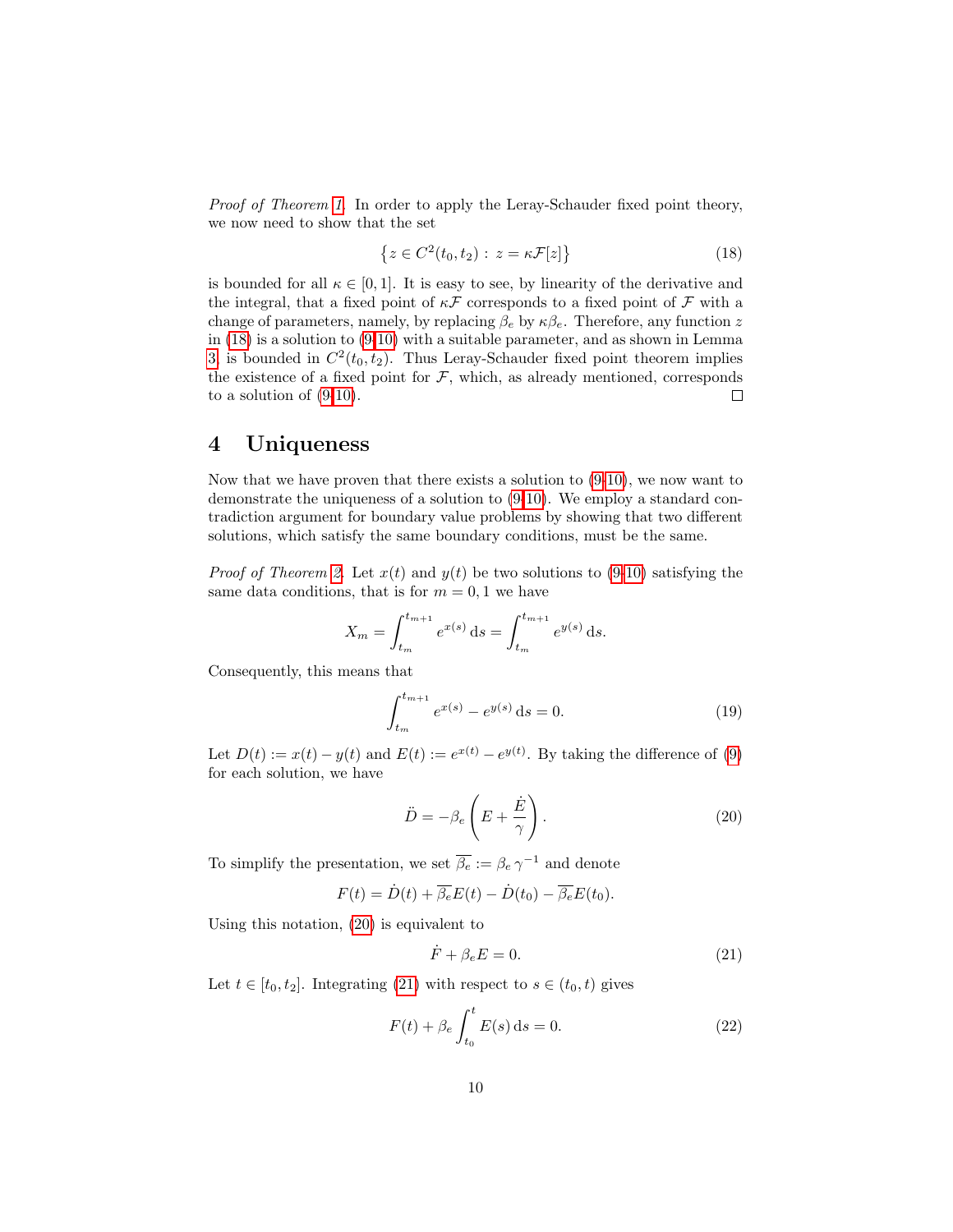Moreover, by [\(19\)](#page-9-4) and [\(22\)](#page-9-5), one can see that

<span id="page-10-1"></span>
$$
F(t_1) = F(t_2) = 0.
$$
\n(23)

We now proceed by contradiction to show that  $D(t_0) = 0$ . Without loss of generality, assume that  $D(t_0) > 0$ . This gives us that  $E(t_0) > 0$  by definition and  $\dot{F}(t_0) < 0$  by [\(21\)](#page-9-3). Considering this, [\(23\)](#page-10-1) and the fact that  $x, y \in C^2(t_0, t_2)$ , we have that there exists  $\tau \in (t_0, t_1]$  such that  $F(\tau) = 0$  and  $F(t) < 0$  for all  $t \in (t_0, \tau)$ . In particular, this means that, by integrating F with respect to  $s \in (t_0, \tau)$ , we have

<span id="page-10-2"></span>
$$
\int_{t_0}^{\tau} F(s) \, \mathrm{d}s < 0 \tag{24}
$$

and, setting  $t = \tau$  in [\(22\)](#page-9-5), we have

$$
\int_{t_0}^{\tau} E(s) \, \mathrm{d}s = 0. \tag{25}
$$

<span id="page-10-3"></span>,

Then, by integrating [\(22\)](#page-9-5) with respect to  $t \in (t_0, \tau)$  and using [\(24\)](#page-10-2), we obtain

$$
0 = \int_{t_0}^{\tau} F(t) dt + \beta_e \int_{t_0}^{\tau} \int_{t_0}^{t} E(s) ds dt < \beta_e \int_{t_0}^{\tau} \int_{t_0}^{t} E(s) ds dt = 0,
$$

where the last equality is a consequence of Fubini's theorem and [\(25\)](#page-10-3). Therefore we have a contradiction. One notices that, using the same approach, we can also conclude that  $D(t_1) = 0$  due to [\(23\)](#page-10-1). By integrating [\(22\)](#page-9-5) with respect to  $t \in (t_0, t_1)$ , we have that

$$
D(t_1) + \overline{\beta_e} \int_{t_0}^{t_1} E(t) dt + \beta_e \int_{t_0}^{t_1} \int_{t_0}^t E(s) ds dt = D(t_0) + (t_1 - t_0) \left( \dot{D}(t_0) + \overline{\beta_e} E(t_0) \right)
$$

which, by noting that  $D(t_0) = 0$  implies that  $E(t_0) = 0$  and using [\(19\)](#page-9-4), gives us

$$
\dot{D}(t_0) = 0.
$$

Standard ODE theory implies that, since  $x(t_0) = y(t_0)$ ,  $\dot{x}(t_0) = \dot{y}(t_0)$  and x,  $y \in C^2(t_0, t_2)$ , we have  $x(t) = y(t)$  for all  $t \in [t_0, t_2]$ .  $\Box$ 

## <span id="page-10-0"></span>5 Numerical Example

Now that we have demonstrated existence and uniqueness, we can build a numerical algorithm to approximate the solution to [\(9-](#page-5-3)[10\)](#page-5-4). We set up the numerical problem as follows: given  $X_0$ ,  $X_1$ ,  $\beta_e$  and  $\gamma$ , we look to find the function  $z$  which satisfies [\(9-](#page-5-3)[10\)](#page-5-4). Standard numerical methods will not work in this setting due to the combination of novel non-local boundary conditions [\(10\)](#page-5-4) which depend on the solution to the second-order nonlinear differential equation [\(9\)](#page-5-3).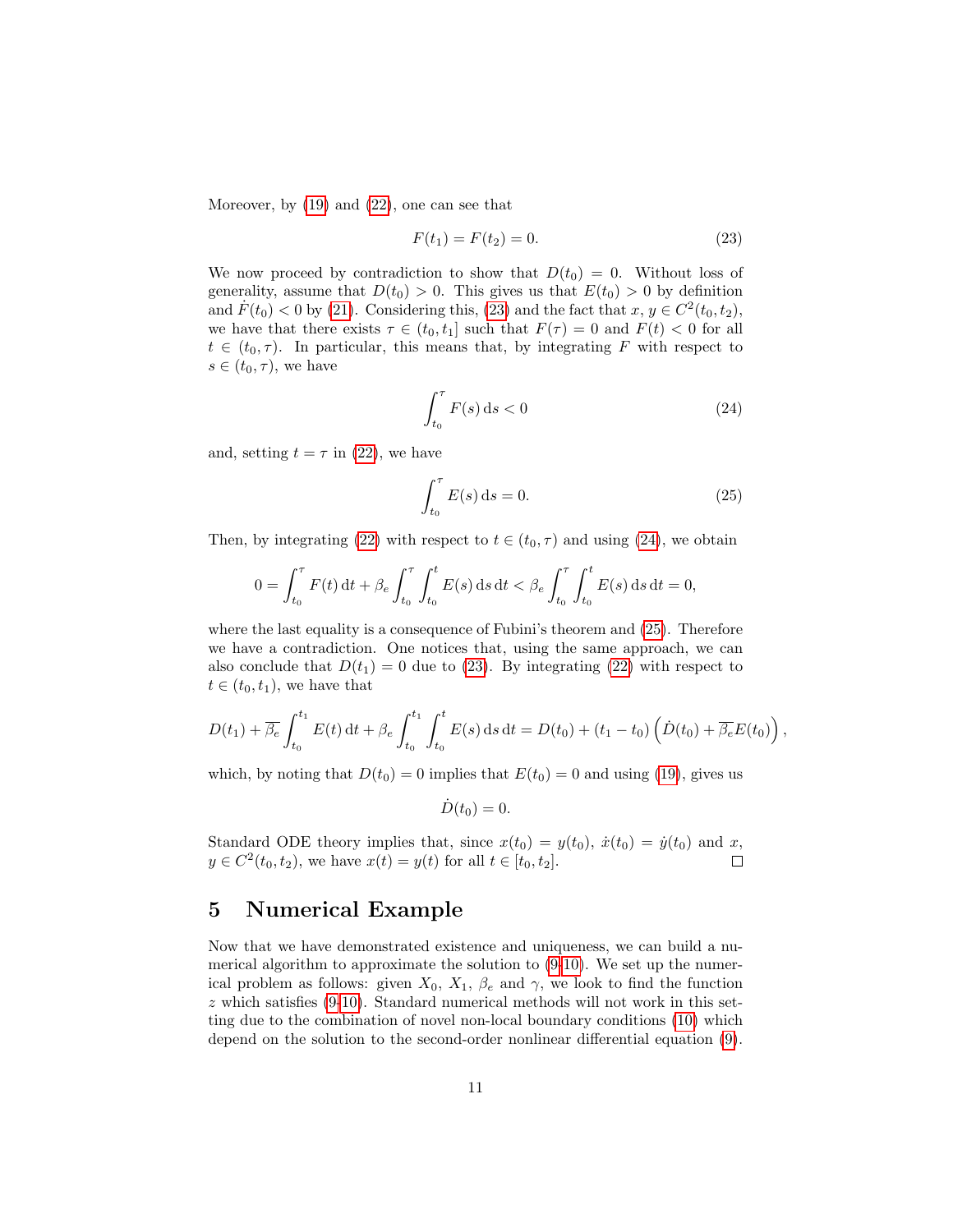Typically, problems of this caliber are solved using an iterative approach. We start by making a guess at the initial conditions of  $z$  and  $\dot{z}$ , which we denote by a superscript 0. The algorithm we employ returns the initial conditions which satisfy [\(10\)](#page-5-4) up to some tolerance and we use those initial conditions to recon-struct the converged solution to [\(9-](#page-5-3)[10\)](#page-5-4), which we denote by a superscript  $\varepsilon$ . We use Newton's method to provide the iterative approach to get the correct initial conditions and, for each iteration of the Newton's algorithm, we use a standard numerical method for the initial value problem to approximate the solution to [\(9\)](#page-5-3), see for example [\[29\]](#page-15-9) for details of the individual numerical methods. As a demonstration, we set  $\beta_e = 3.75 \times 10^{-4}$ ,  $\gamma = 1$  and use the data  $X_0 = 100$  and  $X_1 = 50$  with  $t_0 = 0, t_1 = 1$  and  $t_2 = 2$ . We use an initial guess of  $z^0(0) = 6$ ,  $\dot{z}^0(0) = -1$ , depicted by the blue line in Figure [2,](#page-11-0) which results in

$$
\int_0^1 e^{z^0(s)} ds \approx 255.00079468571883 \quad \text{and} \quad \int_1^2 e^{z^0(s)} ds \approx 93.80954898172891.
$$

Using the algorithm described above, the resulting initial conditions are  $z^{\epsilon}(0)$  = 4.92905696 and  $\dot{z}^{\epsilon}(0) = -0.68242124$ , with the resulting function  $z^{\epsilon}$  depicted in orange in Figure [2.](#page-11-0)



<span id="page-11-0"></span>Figure 2: Comparison of the initial guess for  $z$  and the converged numerical approximation for  $z^{\varepsilon}$ .

Even though we can gain knowledge of the total population  $N$ , we can not extract  $\beta$  from  $\beta_e$  due to the under-reporting parameter r. However, for the purpose of demonstration, we fix  $r = 0.75$  to allow us to demonstrate  $I^0$  and  $I^{\varepsilon}$ , the number of infectious people transformed from  $z^0$  and  $z^{\varepsilon}$  respectively. Figure [3](#page-12-0) depicts the transformed initial guess  $I^0$  in blue and depicts the transformed converged solution  $I^{\varepsilon}$  in orange.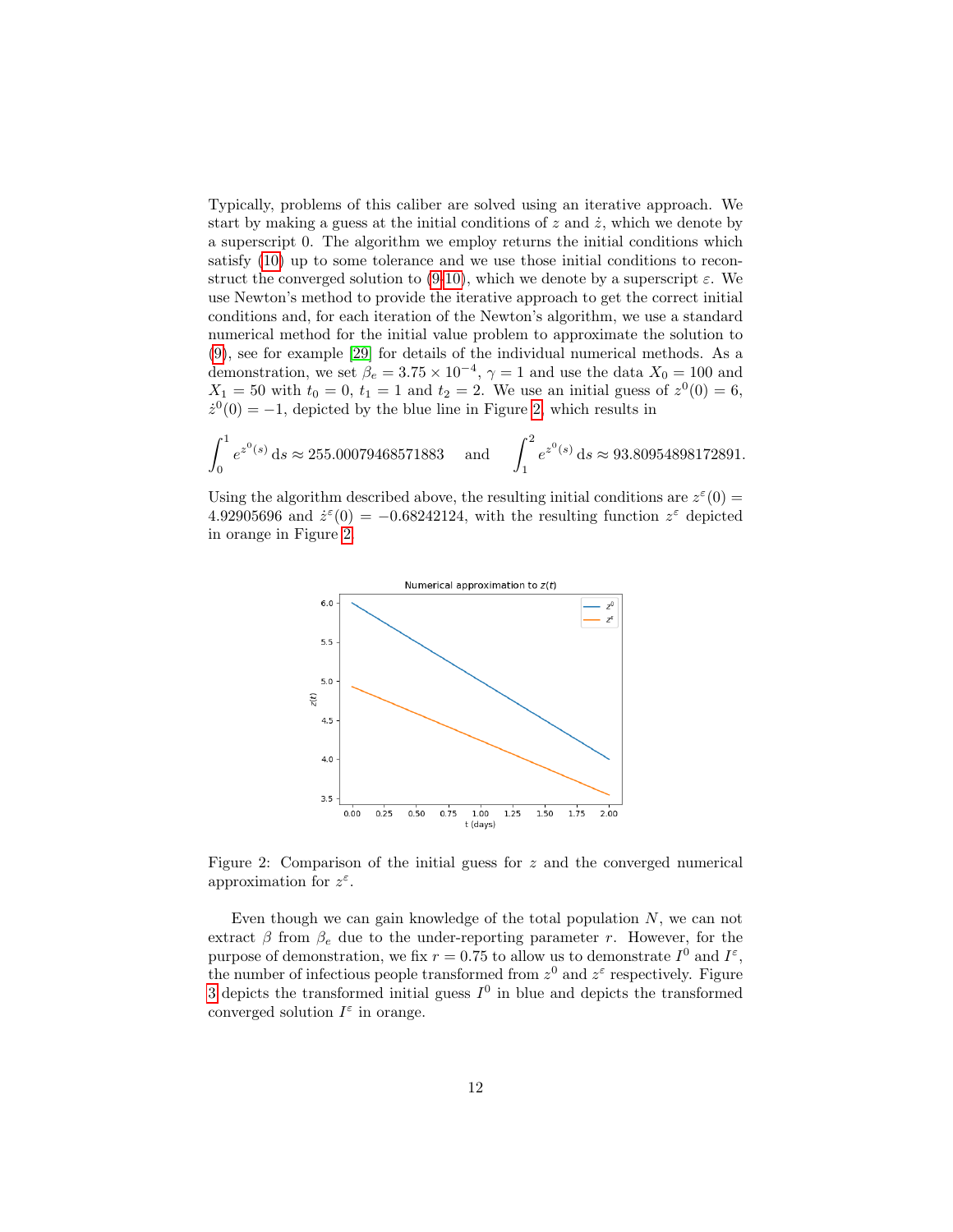

<span id="page-12-0"></span>Figure 3: Comparison of the transformed initial guess for I and the transformed converged numerical approximation for  $I^{\varepsilon}$ .

## 6 Conclusion

In this publication we have demonstrated how to derive the observational model given data that describes the infectious compartment  $I$ , shown that a solution to this formulation exists and that the solution is unique. We have then gone on to describe an algorithm to approximate the solution to the nonlinear observational model.

Now that we have guaranteed that the solution to the observational model is unique, given some parameters, we next look to ask the question of the identifiability of the parameters from the data. That is to say, how much data do we need to be able to uniquely identify the parameters  $\beta_e$  and  $\gamma$  as well as z. This is a question of particular importance as understanding what we can identify helps us to understand the scenario-based forecasting capabilities of the mathematical model. Understanding this and therefore the underlying assumptions needed to produce forecasting results, given the limelight of compartmental models in recent history, will allow for a confident and trustworthy exchange of knowledge between mathematical modellers and those with research questions, such as local government or healthcare providers.

As a final note, the main motivation for studying this problem is due to the COVID-19 pandemic and the resulting uphill struggle for mathematical modellers. However, the concept of deriving an observational model from a model of a real-life phenomenon given observable data is something that transcends the mathematical modelling of infectious diseases.

#### Author contributions

ECF, JVY and AM conceived the research question. ECF, HW, JVY, DLD carried out the mathematical analysis. ECF and JVY assembled the figures and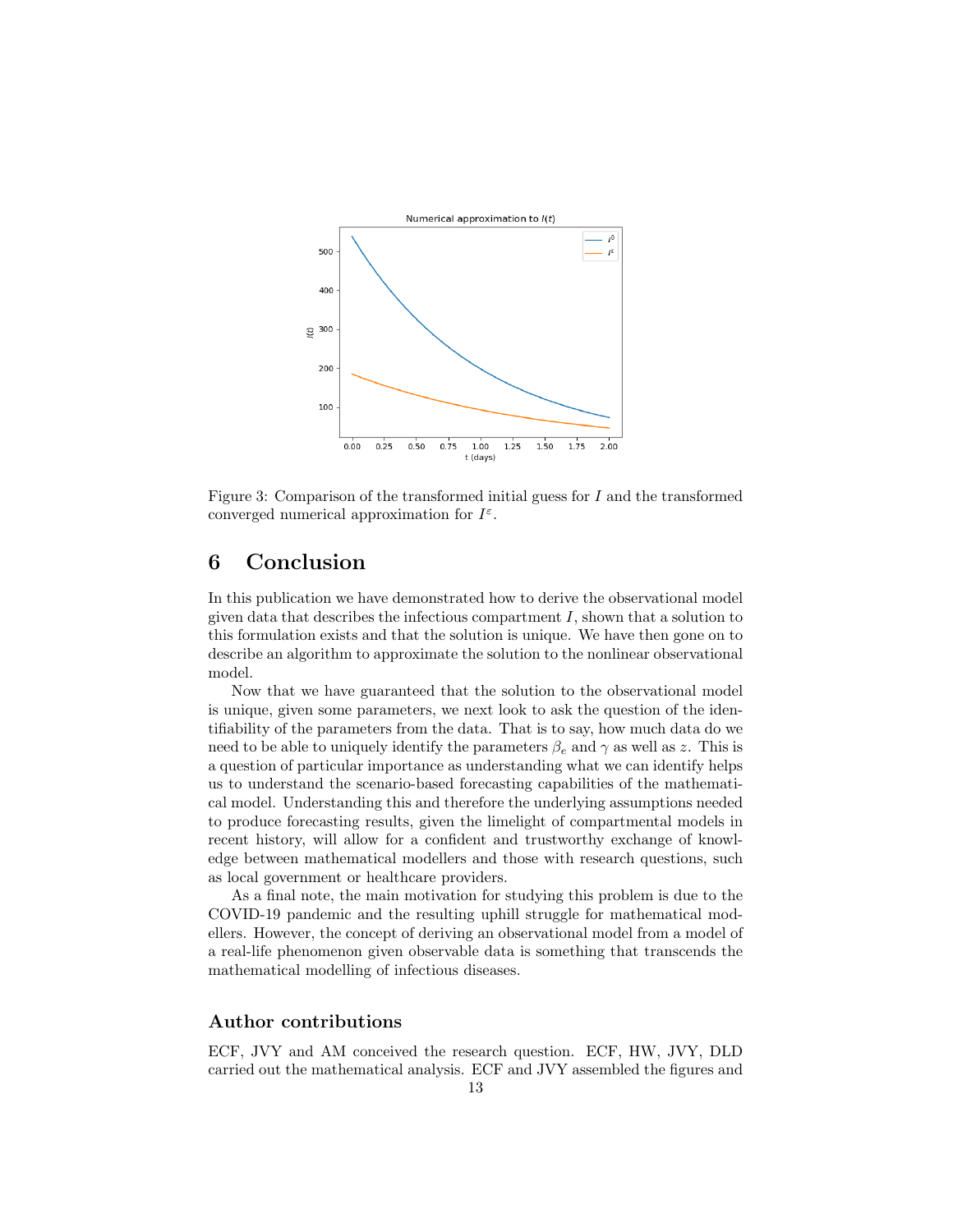drafted the manuscript. All authors read and approved the final manuscript.

#### Funding

HW was supported by the Higher Education Innovation Fund through the University of Sussex, JVY and DLD were supported by Brighton and Hove City Council, East and West Sussex County Council and the NHS Sussex Commissioners, and ECF was supported by the Wellcome Trust grant number 204833/Z/16/Z. This work was partly supported by the Global Challenges Research Fund through the Engineering and Physical Sciences Research Council grant number EP/T00410X/1: UK-Africa Postgraduate Advanced Study Institute in Mathematical Sciences (AM, ECF). AM's work was partially funded by grants from the Health Foundation (1902431) and the NIHR (NIHR133761) and by an individual grant from the Dr Perry James (Jim) Browne Research Centre on Mathematics and its Applications (University of Sussex). AM is a Royal Society Wolfson Research Merit Award Holder funded generously by the Wolfson Foundation.

#### Acknowledgements

All authors acknowledge the continued support and collaboration of Brighton and Hove City Council, East and West Sussex County Council and the NHS Sussex Commissioners and thank them for the opportunity for past collaborations which lead to the conceiving of this manuscript.

## References

- <span id="page-13-0"></span>[1] Douglas M, Katikireddi SV, Taulbut M, McKee M, McCartney G. 2020 Mitigating the wider health effects of COVID-19 pandemic response. Br. Med. J m1557.
- <span id="page-13-1"></span>[2] Cullen W, Gulati G, Kelly BD. 2020 Mental health in the COVID-19 pandemic. QJM 113(5): 311–312.
- <span id="page-13-2"></span>[3] Pfefferbaum B, North CS. 2020 Mental health and the COVID-19 pandemic. N. Engl. J. Med. 383(6): 510–512.
- <span id="page-13-3"></span>[4] Nicola M, Alsafi Z, Sohrabi C, Kerwan A, Al-Jabir A, Iosifidis C, et al. 2020 The socio-economic implications of the coronavirus pandemic (COVID-19): A review. Int. J. Surg. 78: 185–193.
- <span id="page-13-4"></span>[5] Hodgson D, Flasche S, Jit M, Kucharski AJ, CMMID COVID-19 Working Group. 2021 The potential for vaccinated-induced herd immunity against SARS-CoV-2 B.1.1.7 variant. Euro. Surveill. 26(20):2100428.
- <span id="page-13-5"></span>[6] Harris RJ, Hall JA, Zaidi A, Andrews NJ, Dunbar JK, Dabrera G. 2021 Impact of vaccination on household transmission of SARS-CoV-2 in England. medRxiv.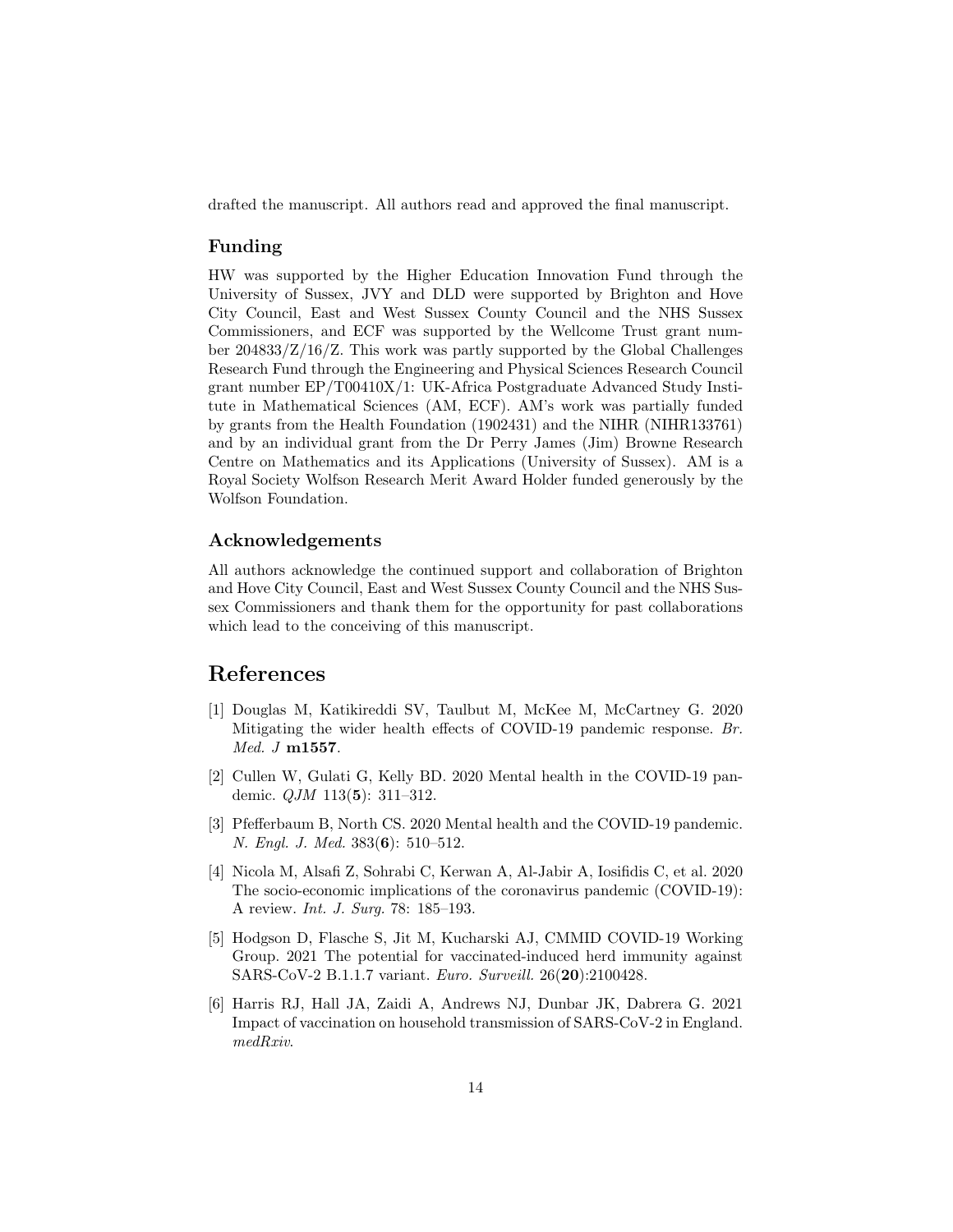- <span id="page-14-0"></span>[7] Davies NG, Abbott S, Barnard RC, Jarvis CI, Kucharski AJ, Munday JD, et al. 2021 Estimated transmissibility and impact of SARS-CoV-2 lineage B.1.1.7 in England. Science 372(6538).
- <span id="page-14-1"></span>[8] Moore S, Hill EM, Tildesley MJ, Dyson L, Keeling MJ. 2021 Vaccination and non-pharmaceutical interventions for COVID-19: a mathematical modelling study. Lancet. Infect. Dis. 21(6): 793–802.
- <span id="page-14-2"></span>[9] Ferguson NM, Laydon D, Nedjati-Gilani G, Imai N, Ainslie K, Baguelin M, et al. 2020 Report 9: Impact of non-pharmaceutical interventions (NPIs) to reduce COVID-19 mortality and healthcare demand. Available from: https://spiral.imperial.ac.uk:8443/handle/10044/1/77482.
- <span id="page-14-3"></span>[10] Chang SY, Pierson E, Koh PW, Geradin J, Redbird B, Grusky D, et al. 2021 Mobility network models of COVID-19 explain inequalities and inform reopening. Nature 589: 82–87.
- <span id="page-14-4"></span>[11] Kerr CC, Stuart RM, Mistry D, Abeysuriya RG, Rosenfeld K, Hart GR, et al. 2021 Covasim: An agent-based model of COVID-19 dynamics and interventions. PLoS Comput. Biol. e1009149.
- <span id="page-14-5"></span>[12] Overton CE, Stage HG, Ahmad S, Curran-Sebastian J, Dark P, Das R, et al. 2020 Using statistics and mathematical modelling to understand infectious disease outbreaks: COVID-19 as an example. Infect. Dis. Model. 5: 409–441.
- <span id="page-14-6"></span>[13] Hinch P, Probert WJ, Nurtay A, Kendall M, Wymant C, Hall M, et al. 2021 OpenABM-Covid19—An agent-based model for non-pharmaceutical interventions against COVID-19 including contact tracing. PLoS Comput. Biol. e1009146.
- <span id="page-14-7"></span>[14] Mercatelli D, Holding AN, Giorgi FM. 2021 Web tools to fight pandemics: the COVID-19 experience. Brief. Bioinform. 2: 690–700.
- <span id="page-14-8"></span>[15] Campillo-Funollet E, Van Yperen J, Allman P, Bell M, Beresford W, Clay J, et al. 2021 Predicting and forecasting the impact of local outbreaks of COVID-19: use of SEIR-D quantitative epidemiological modelling for healthcare demand and capacity. *Int. J. Epidemiol*. **dyab106**.
- <span id="page-14-9"></span>[16] Bertozzi AL, Franco E, Mohler G, Short MB, Sledge D. 2020 The challenges of modelling and forecasting the spread of COVID-19. Proc. Natl. Acad. Sci. U.S.A 117(29): 16732–16738.
- <span id="page-14-10"></span>[17] Ferretti L, Wymant C, Kendall M, Zhao L, Nurtay A, Abeler-D orner L, et al. 2020 Quantifying SARS-CoV-2 transmission suggests epidemic control with digital contact tracing. *Science* 368(**6491**).
- <span id="page-14-11"></span>[18] Saltelli A, Bammer G, Bruno I, Charters E, Di Fiore M, Didier E, et al. 2020 Five ways to ensure that models serve society: a manifesto. Nature.